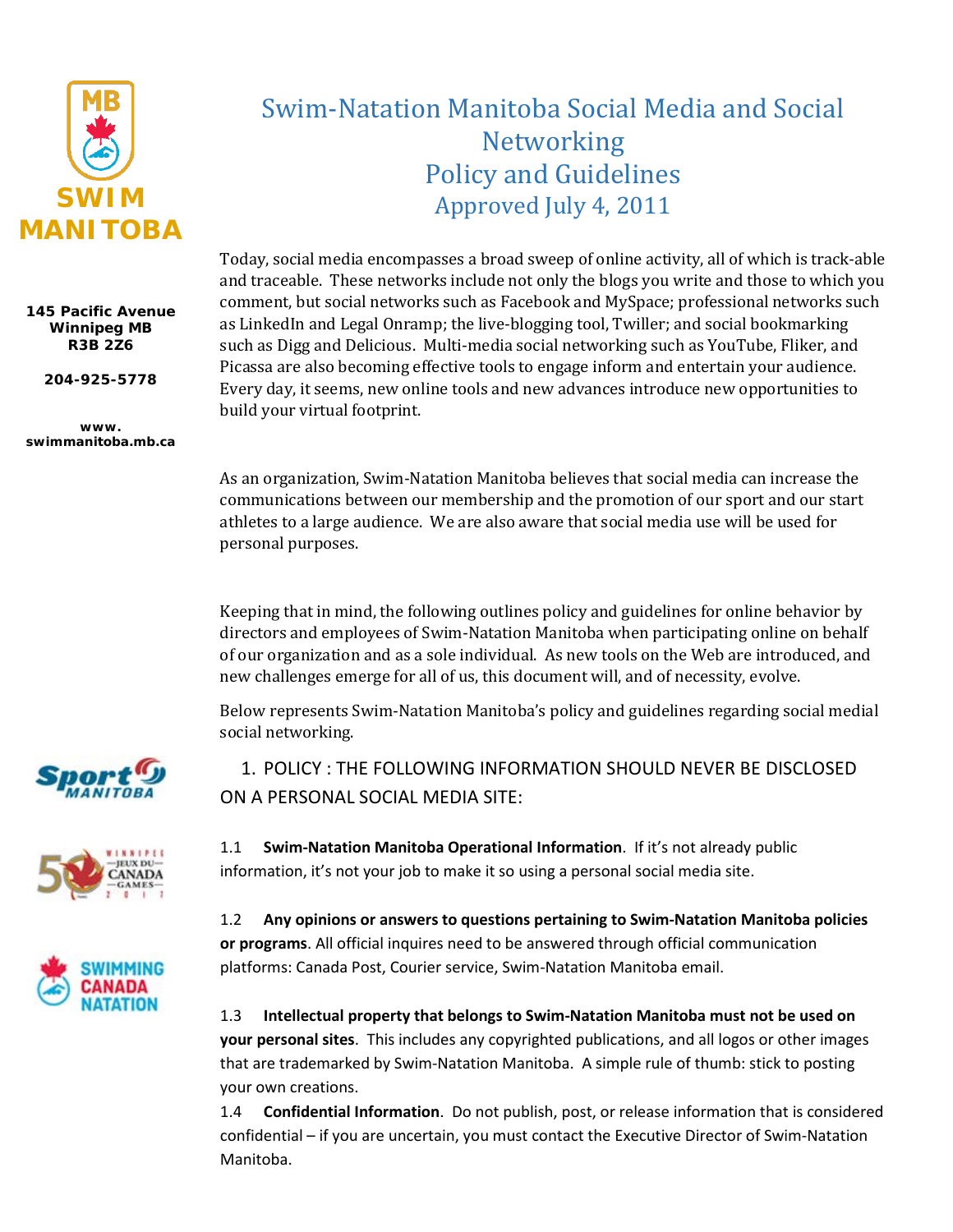## 2. GUIDELINES: POTENTIAL CONFLICTS AND RED FLAGS

Get approval for a post when:

- 2.1 **Responding to a negative post**. If a blogger or any other online participant posts an inaccurate, accusatory or negative comment about the organization or any employee, do not engage in the conversation without prior approval of the Executive Director.
- 2.2 **Posting recommendations for colleagues**. Posting recommendations for colleagues is a tool of professional social networking sites. The recommendations and comments you post about other current and former Swim-Natation Manitoba associates can have consequences, even if you are making the recommendations personally and not on behalf of the organization. Therefore, we are requesting that you clear all potential recommendations and comments with the Executive Director for anyone who is or was ever associated with Swim-Natation Manitoba.
- 2.3 **If you are contacted directly by a journalist** regarding issues of concern to Swim-Natation Manitoba, clear or pass the query with the Executive Director before responding to any journalist. Or, refer the journalist to the Executive Director.

Other potential red flag situations:

2.4 **Be aware that Swim-Natation Manitoba employee-member (swimmer, coach, volunteer, etc) relationships may be created online.** This often occurs in social media whether you want it to or not. Ensure that any communications that relate to Swim-Natation Manitoba activities should not be conducted in public forum.

## 3. BUILDING YOUR VIRTUAL FOOTPRINT AND YOUR NETWORK

3.1 Don't use your own personal online relationships or the Swim-Natation Manitoba network to influence polls, rankings or web traffic.

## 4. PROFESSIONAL GUIDELINES

- 4.1 **Always express ideas and opinions in a respectful manner** Make sure your communications are in good taste. Never denigrate or insult others.
- 4.2 **Be sensitive about linking to content**. Redirecting to another site may imply an endorsement of its content.
- 4.3 **Swim-Natation Manitoba employees and directors must respect Swim-Natation Manitoba time and property**. Work computers and time on the job are reserved for Swim-Natation Manitoba related business. Personal Social media activities must not interfere with work commitments.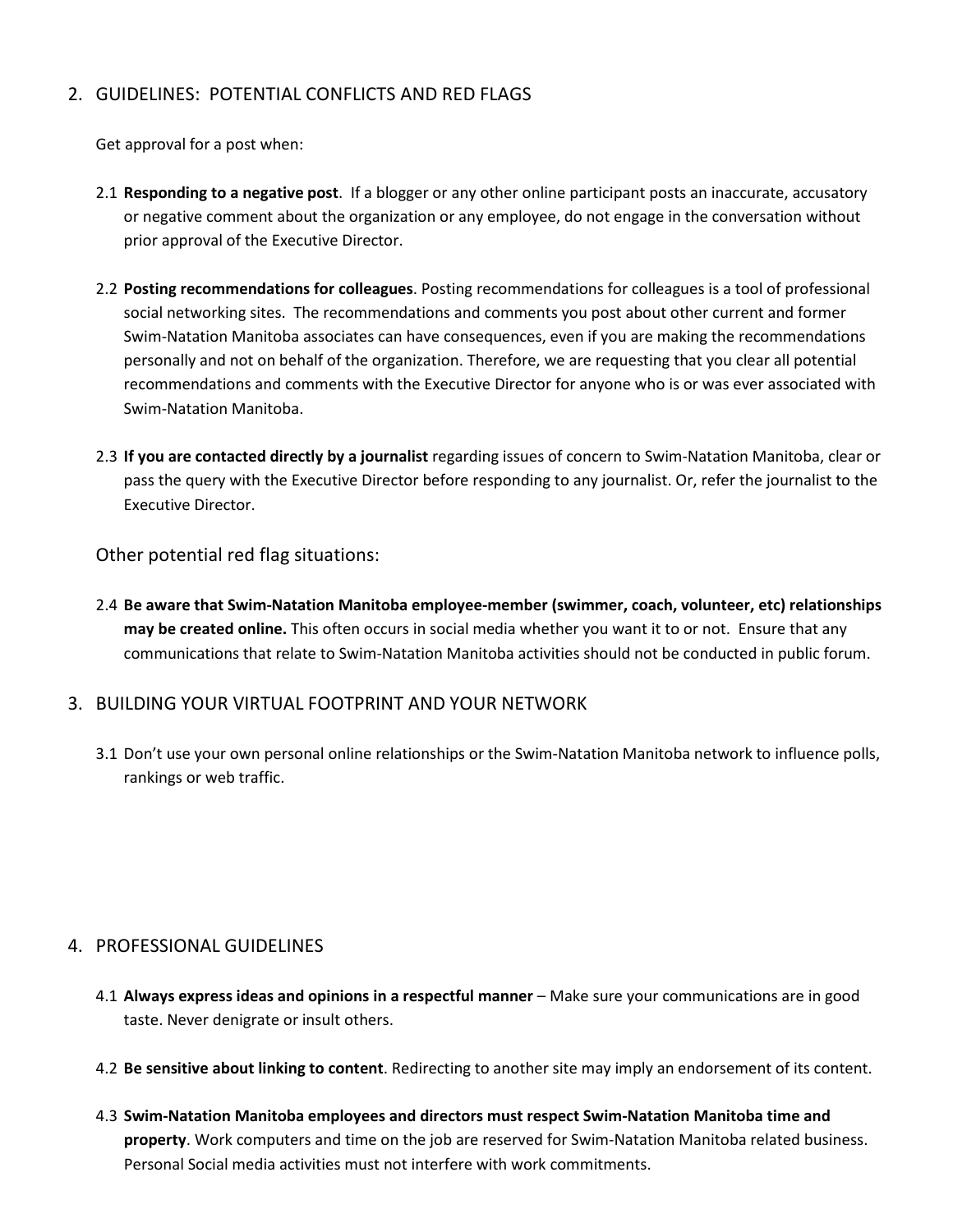4.4 Only designated staff may post on the official Swim-Natation Manitoba social media sites.

## 5. YOUR IDENTITY ONLINE

Maintaining a good reputation – yours and Swim-Natation Manitoba's

- 5.1 **You are responsible for what you post**. You are personally responsible for any of your online activity conducted on behalf of Swim-Natation Manitoba. When engaging in any social media or professional social networking activity (for example LinkedIn and Legal Onramp), all actions are public, and staff and directors will be held fully responsible for any and all said activities.
- 5.2 **Outside the workplace**, your rights to privacy and free speech protect online activity conducted on your personal social networks with your personal email address. However, what you publish on such personal online sites should never be attributed to Swim-Natation Manitoba and should not appear to be endorsed by or originated from the organization. If you choose to list your work affiliation on a social network, then you should regard all communication on that network as you would in a professional network. Online lives are ultimately linked, whether or not you choose to mention the organization in your personal online networking activity.
- 5.3 **Be transparent.** When participating in any online community, disclose your identity and affiliation with Swim-Natation Manitoba, your partners, and your professional and/or personal interest. When posting to a blog, always use your name. Never create an alias, and never be anonymous.
- 5.4 **Credit appropriately**. Identify all copyrighted or borrowed material with citations and links. When publishing any material online that includes another's direct or paraphrased quotes, thoughts, ideas, photos, or videos, always give credit to the original material or author, where applicable.
- 5.5 **Fact-check your posts**. Always evaluate your contribution's accuracy and truthfulness. Before posting any online material, ensure that the material is accurate, truthful, and without factual error.
- 5.6 **Spell and grammar check everything**. Content never disappears entirely once it's been posted.
- 5.7 **Correct errors promptly**. If you find that your blog entry contains an error or mistake, correct it. Since transparency is paramount, admit your mistake, apologize if necessary, correct it and move on.

#### 6. LEAVING COMMENTS

- 6.1 **When posting to a blog**, refrain from posting about controversial or potentially inflammatory subjects, including politics, sex, region or any other non-business related subjects. Keep the tone of your comments respectful and informative, never condescending or "loud". Use sentence case formant, not capital letters. Stick to this maxim whenever you are contributing to any blogs or social and professional networks.
- 6.2 **Avoid personal attacks**, online fights, and hostile communications. If a blogger or any other online influencer posts a statement with which you disagree, voice your opinion, but do not escalate the conversation to a